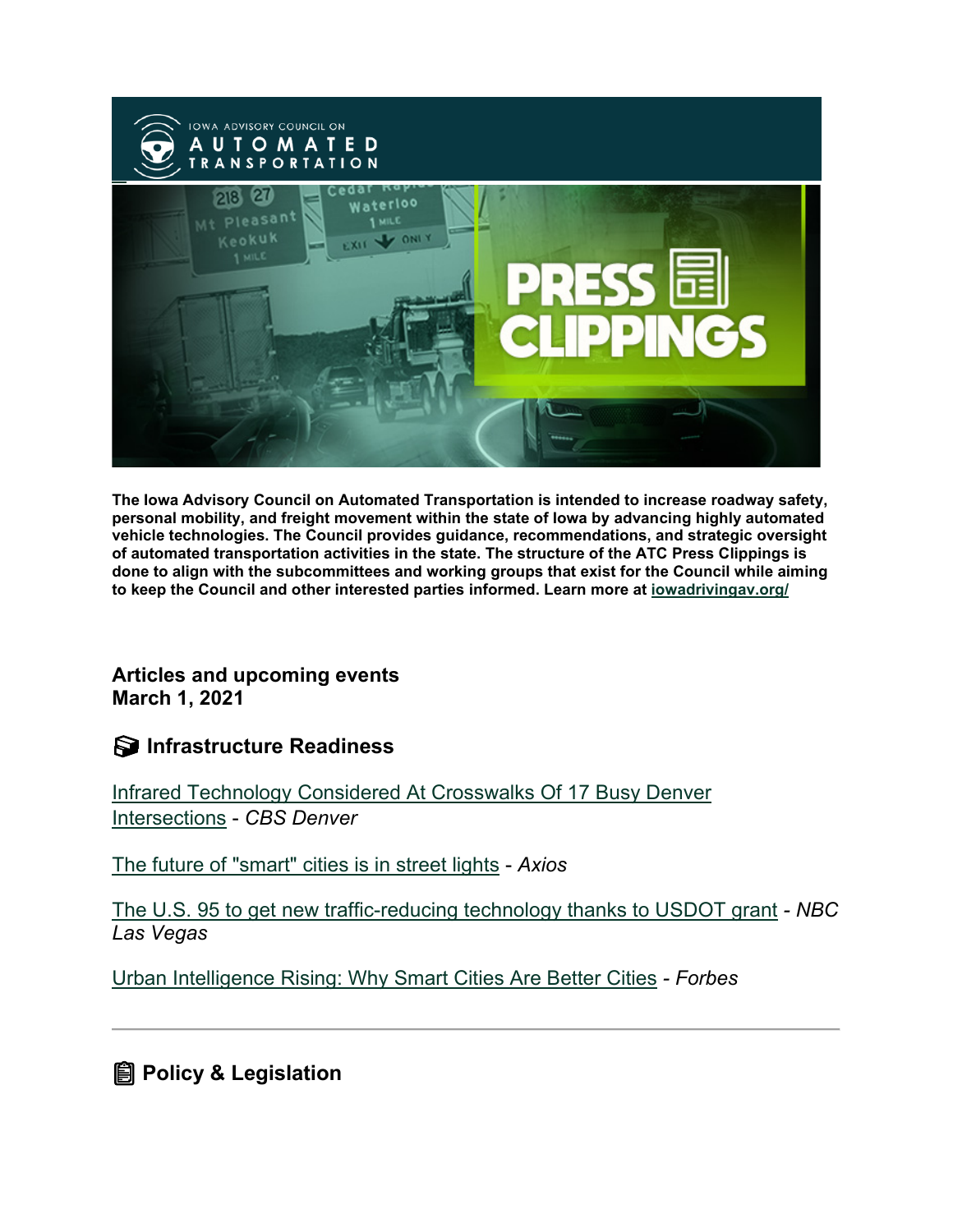[Congress makes renewed push on self-driving cars bill](https://thehill.com/policy/technology/539063-congress-makes-renewed-push-on-self-driving-cars-bill?rl=1&utm_medium=email&utm_source=govdelivery) - *The Hill*

[Bill paves way for driverless cars and trucks](https://www.krwg.org/post/bill-paves-way-driverless-cars-and-trucks?utm_medium=email&utm_source=govdelivery) - *Southern New Mexico Journalism Collaborative*

[Buttigieg sets goals for electric, automated freight vehicles](https://thehill.com/policy/transportation/539094-buttigieg-sets-goals-for-electric-automated-freight-vehicles?utm_medium=email&utm_source=govdelivery) - *The Hill*

[When Planning Smart Cities, Don't Forget About Accessibility in Mobility](https://www.iotforall.com/smart-cities-accessbility-in-mobility?utm_medium=email&utm_source=govdelivery) - *IoT for All*

#### **Economic Development**

[Trucking's Shifting Technology Landscape](https://www.ttnews.com/articles/truckings-shifting-technology-landscape?utm_medium=email&utm_source=govdelivery) - *Transport Topics*

[Locomation Partners With Rush to Advance Autonomous Trucking](https://www.ttnews.com/articles/rush-partners-locomation-advance-autonomous-trucking?utm_medium=email&utm_source=govdelivery) - *Transport Topics*

[Pinellas Suncoast Transit Authority to extend autonomous vehicle pilot](https://floridapolitics.com/archives/406729-pinellas-suncoast-transit-authority-to-extend-autonomous-vehicle-pilot?utm_medium=email&utm_source=govdelivery) - *Florida Politics*

## **Public Safety & Enforcement**

[More automated traffic enforcement could come to Arlington in the name of](https://www.fox5dc.com/news/more-automated-traffic-enforcement-could-come-to-arlington-in-the-name-of-social-justice?utm_medium=email&utm_source=govdelivery)  [social justice](https://www.fox5dc.com/news/more-automated-traffic-enforcement-could-come-to-arlington-in-the-name-of-social-justice?utm_medium=email&utm_source=govdelivery) - *Fox Washington DC*

[How Tech Is Saving Lives On the Road](https://www.entrepreneur.com/article/363920?utm_medium=email&utm_source=govdelivery) - *Entrepreneur*

[Driverless cars successfully tested in Las Vegas](https://thehill.com/policy/transportation/automobiles/540127-driverless-cars-successfully-tested-in-las-vegas?utm_medium=email&utm_source=govdelivery) *- The Hill*

[Amazon is putting cameras in its delivery vans and some drivers aren't](https://www.cnn.com/2021/02/25/tech/amazon-driver-monitoring/index.html?utm_medium=email&utm_source=govdelivery)  [happy](https://www.cnn.com/2021/02/25/tech/amazon-driver-monitoring/index.html?utm_medium=email&utm_source=govdelivery) - *CNN*

### **Research, Development, Testing & Evaluation**

[Not just 'point A to point B': U researchers talk transit equity](https://mndaily.com/265658/news/not-just-point-a-to-point-b-u-researchers-talk-transit-equity/?utm_medium=email&utm_source=govdelivery) - *The Minnesota Daily*